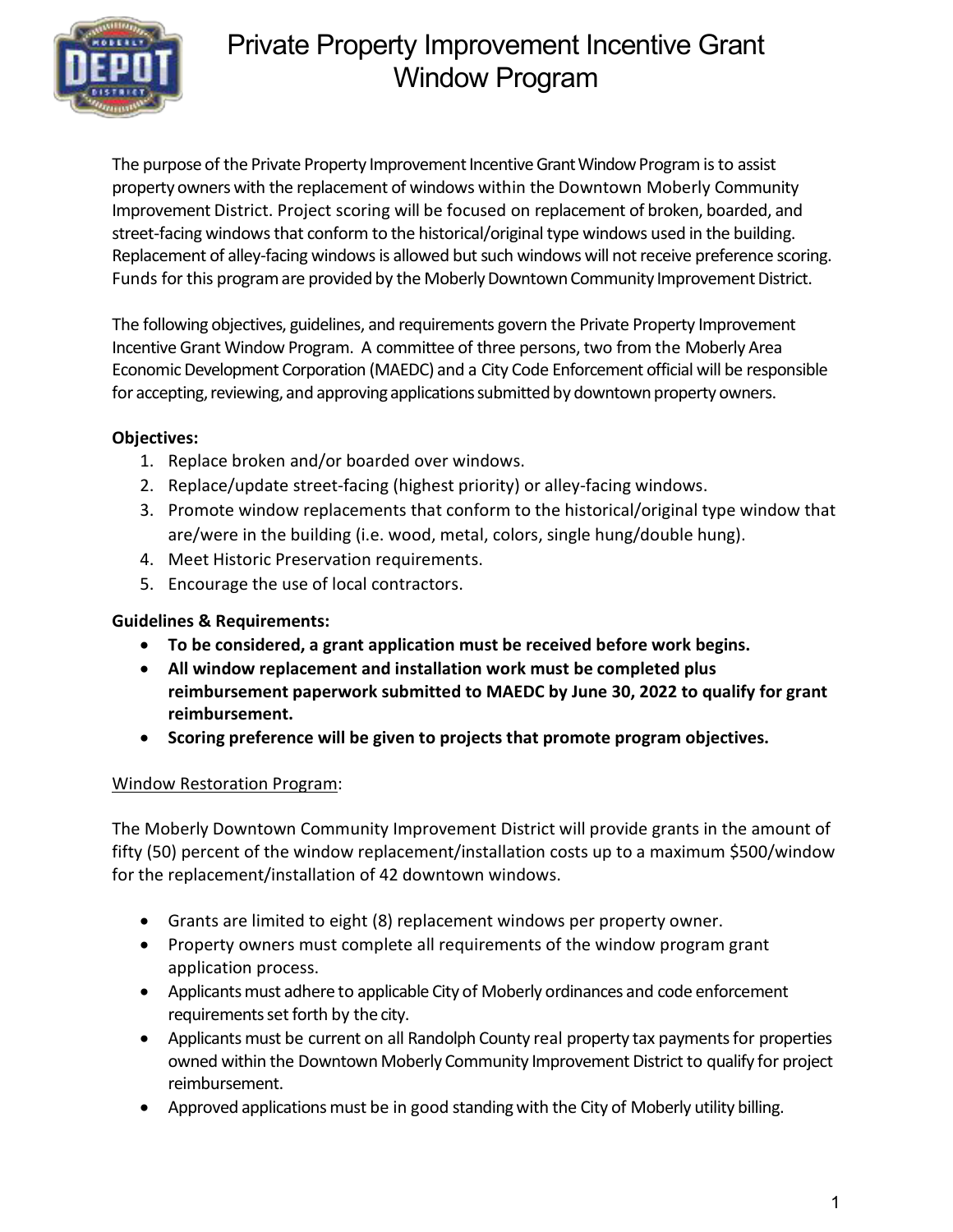

- After the application is approved and before reimbursement can be made, documentation of the paid project expenses must be provided in the form of paid invoices and copies of checks rendered for payment or credit card receipts and credit card statements showing payments made.
- Contractors must provide waiver of liens for all work completed prior to reimbursement being made.
- Applications will be prioritized utilizing the accompanying scoring rubric.

Contact: Michael Bugalski Moberly Area Economic Development Corporation 115 N. Williams St. Moberly, MO 65270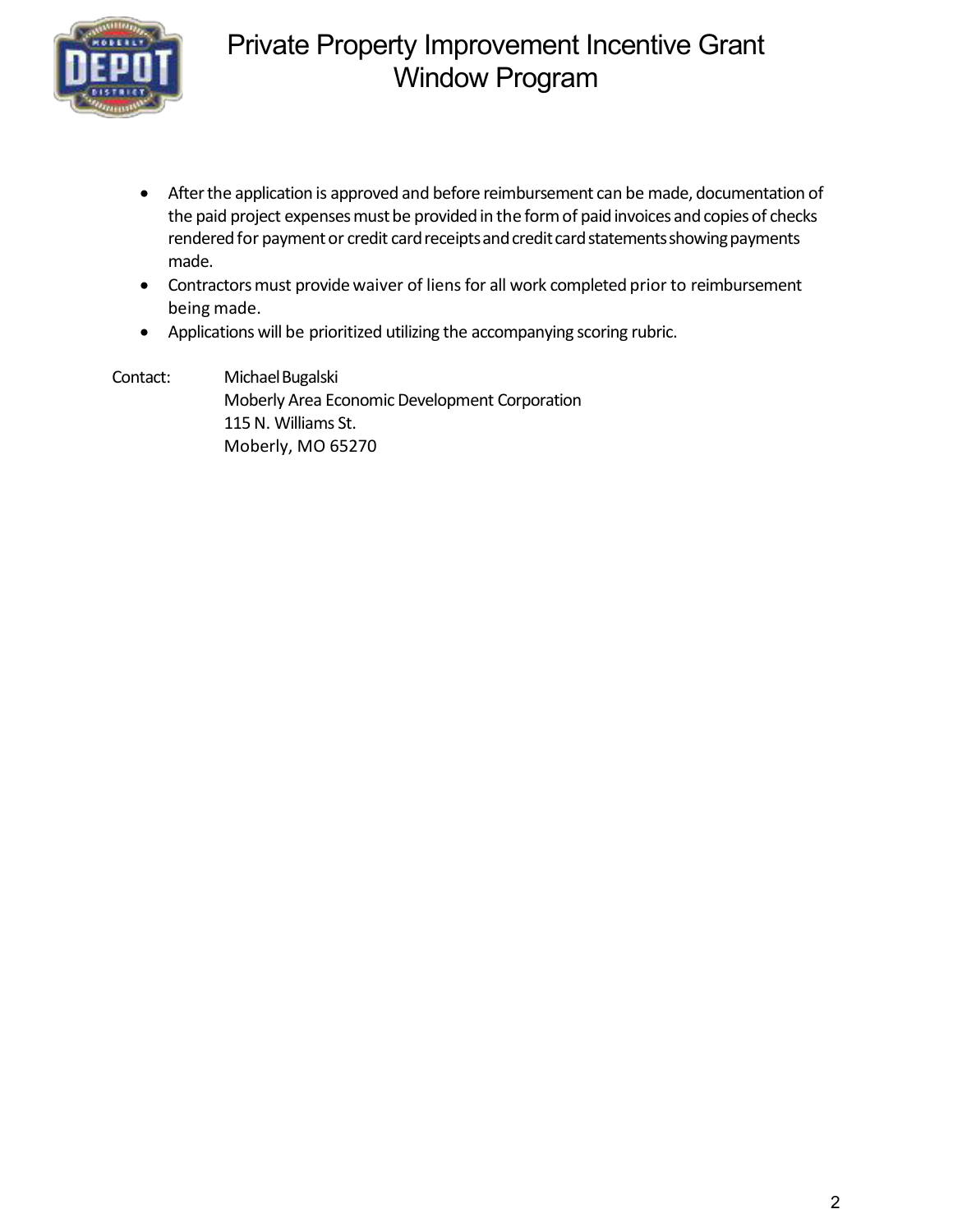

#### PRE- & POST- PPI & WINDOW PROJECT CHECKLIST

| <b>PRE-PROJECT CHECKLIST</b>                                                                                                                                                                                                  | <b>YES</b>                                                                                      | <b>NO</b>                                                           |
|-------------------------------------------------------------------------------------------------------------------------------------------------------------------------------------------------------------------------------|-------------------------------------------------------------------------------------------------|---------------------------------------------------------------------|
| Has project work begun without first having completed a PPI grant<br>application?                                                                                                                                             | If YES, STOP. An<br>application must<br>be submitted prior<br>to any project<br>work beginning. | If NO, proceed with the<br>application process.                     |
| If required, has an application been submitted to the Historic<br>Preservation Commission for a Certificate of Appropriateness? For<br>information: 660-269-8705, ext. 2062.                                                  | If YES, proceed<br>with application.                                                            | If NO, STOP and seek a<br>certificate unless one<br>isn't required. |
| Does your project adhere to applicable City of Moberly<br>ordinances and code enforcement?                                                                                                                                    |                                                                                                 |                                                                     |
| Have you completed the application in its entirety and had it<br>notarized?                                                                                                                                                   |                                                                                                 |                                                                     |
| Have you provided itemized cost estimates of all materials, supplies,<br>and labor costs of the project (Attach to application)                                                                                               |                                                                                                 |                                                                     |
| Have you provided project plans, specifications, sketch or scaled<br>drawing sufficient to accurately describe the proposed work if<br>required? (Attach to application)                                                      |                                                                                                 |                                                                     |
| Have you provided current photographs of (1) the building itself, and<br>(2) within the context of the streetscape clearly showing the existing<br>conditions of the proposed area of improvement? (Attach to<br>application) |                                                                                                 |                                                                     |
| If the applicant isn't the building owner, do you, by the owner's<br>signature, have the building owner's permission to proceed with the<br>project?                                                                          |                                                                                                 |                                                                     |

| POST-PROJECT CHECKLIST TO QUALIFY FOR GRANT FUNDS                                                                                                                                                                                                | <b>YES</b> | <b>NO</b> |
|--------------------------------------------------------------------------------------------------------------------------------------------------------------------------------------------------------------------------------------------------|------------|-----------|
|                                                                                                                                                                                                                                                  |            |           |
| Has the Historic Preservation Commission approved your completed<br>project, if necessary?                                                                                                                                                       |            |           |
| Are you current on all Randolph County real property tax<br>payments for properties owned within the Downtown Moberly<br><b>Community Improvement District?</b>                                                                                  |            |           |
| Are you in good standing with the City of Moberly utility<br>billing?                                                                                                                                                                            |            |           |
| Have all contractors provided you waiver of liens for all work<br>completed?                                                                                                                                                                     |            |           |
| Have you provided MAEDC with documentation of the paid<br>project expenses in the form of paid invoices and copies of<br>checks rendered for payment (front & back) or credit card<br>receipts and credit card statements showing payments made? |            |           |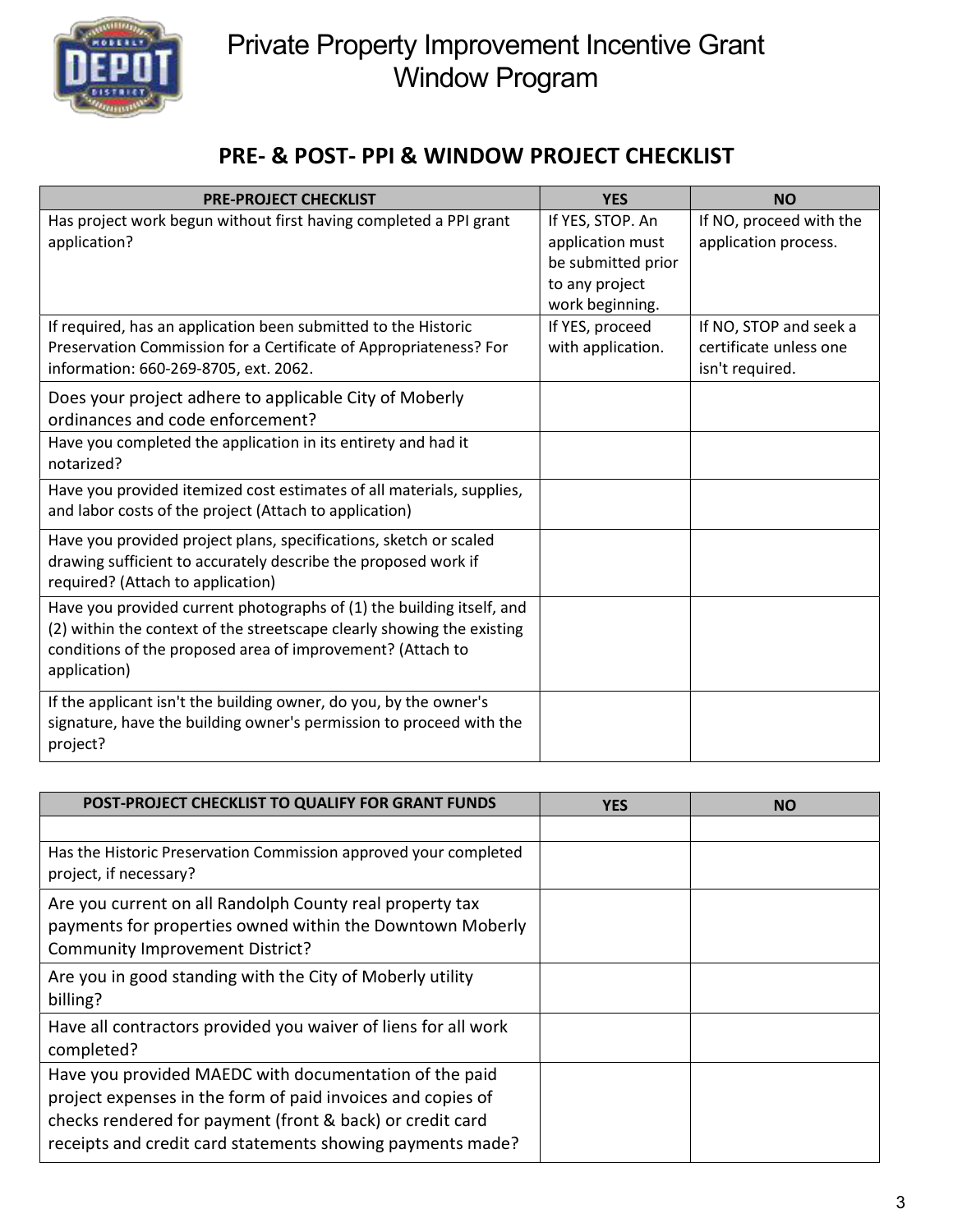

# **Application**

| <b>Date</b>                                                                                                |  |
|------------------------------------------------------------------------------------------------------------|--|
| <b>Applicant Name</b>                                                                                      |  |
| <b>Project Address</b>                                                                                     |  |
| Property is Owned by: Name of Individual/s or<br>Entity as Shown on Randolph County Assessor's Tax<br>Card |  |
| <b>Applicant Address</b>                                                                                   |  |
| <b>Applicant Phone Number</b>                                                                              |  |
| <b>Applicant Email</b>                                                                                     |  |
| <b>Project Description</b>                                                                                 |  |
| <b>Anticipated Contractor/s</b>                                                                            |  |
| # of Boarded Over or Broken Windows to be<br>Replaced                                                      |  |
| # of Windows to be Replaced that Face the Street                                                           |  |

#### Complete Below Only if Applicant is Not the Building Owner:

| <b>Building Owner</b>              |  |
|------------------------------------|--|
| <b>Building Owner Address</b>      |  |
| <b>Building Owner Phone Number</b> |  |
| <b>Building Owner Email</b>        |  |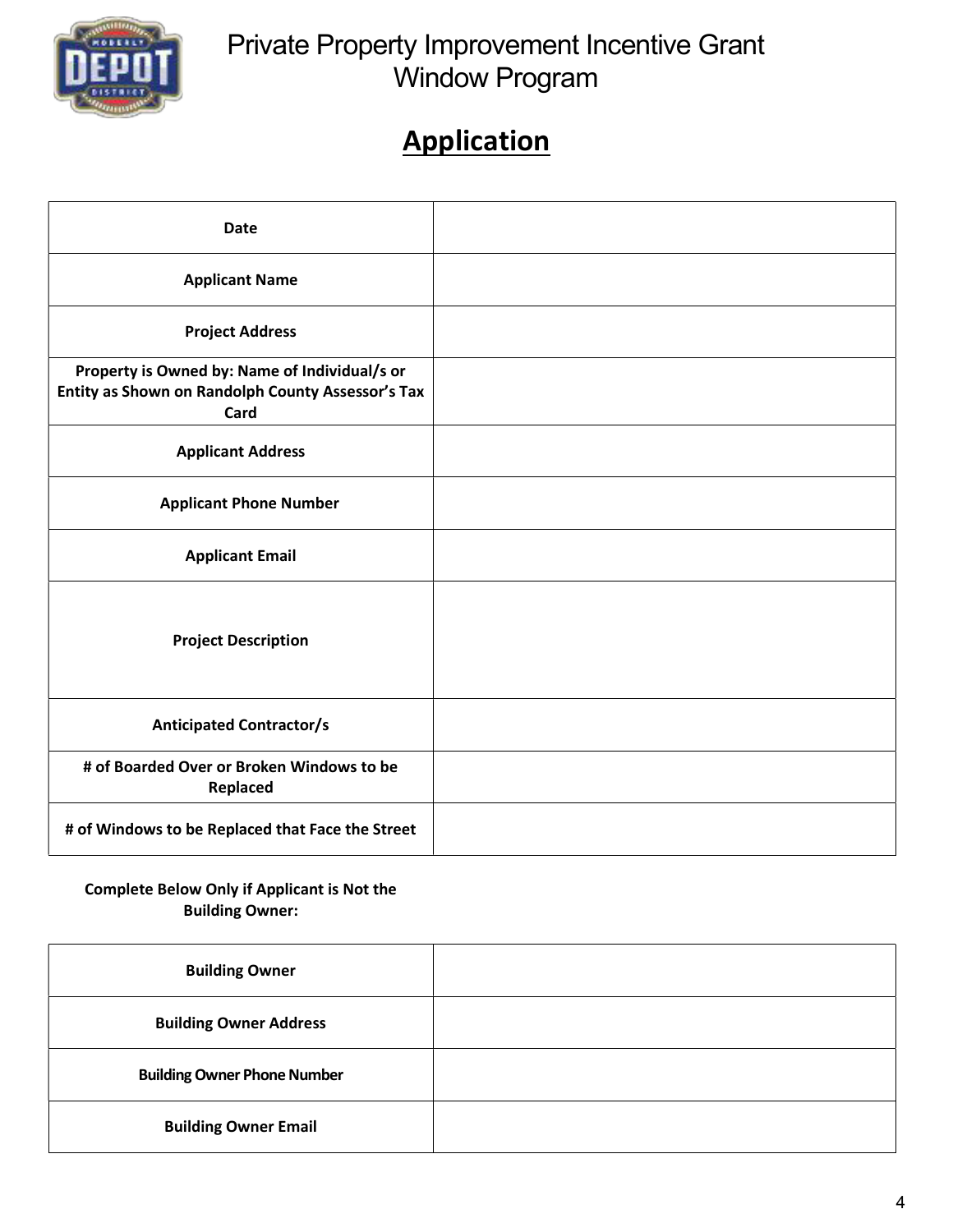

| ATTACHMENTS REQUIRED (incomplete applications will be returned to the applicant) |  |  |
|----------------------------------------------------------------------------------|--|--|
|                                                                                  |  |  |

- 1. Provide itemized cost estimate of all materials, supplies and labor costs of the project (Attach to application)
- 2. Provide current photograph of (1) the building itself, and (2) within the context of the streetscape clearly showing the existing conditions of the proposed area of improvement. (Attach to application)

Project Start Date:

Anticipated Project Completion Date: North Anticipated Project Completion Date:

| I have read the guidelines of the Property Improvement Incentive Program and agree to fully comply with its |  |
|-------------------------------------------------------------------------------------------------------------|--|
| requirements.                                                                                               |  |

Signature of Applicant

to me personally known to be the individual(s) described in and who

executed the foregoing instrument.

In testimony whereof I have hereunto set my hand and affixed my official seal in said county and state the day and year last above written.

Notary Public

My commission expires:

\*\*\*\*\*\*\*\*\*\*\*\*\*\*\*\*\*\*\*\*\*\*\*\*\*\*\*\*\*\*\*\*\* 

PROPERTY OWNER CONSENT: (If the applicant is not the property owner)

\_\_ Owner of the aforementioned property consent to the proposed work being undertaken by 1.1 and 1.1 and 1.1 and 1.1 and 1.1 and 1.1 and 1.1 and 1.1 and 1.1 and 1.1 and 1.1 and 1.1 and 1 to undertake these improvements under the terms of my rental agreement with them. I understand the requirements of the Downtown Moberly Community Improvement District's Property Improvement Incentive Program and agree to be bound by them in my capacity as building owner.

Signature of Property Owner: Note and the state of Property Owner: